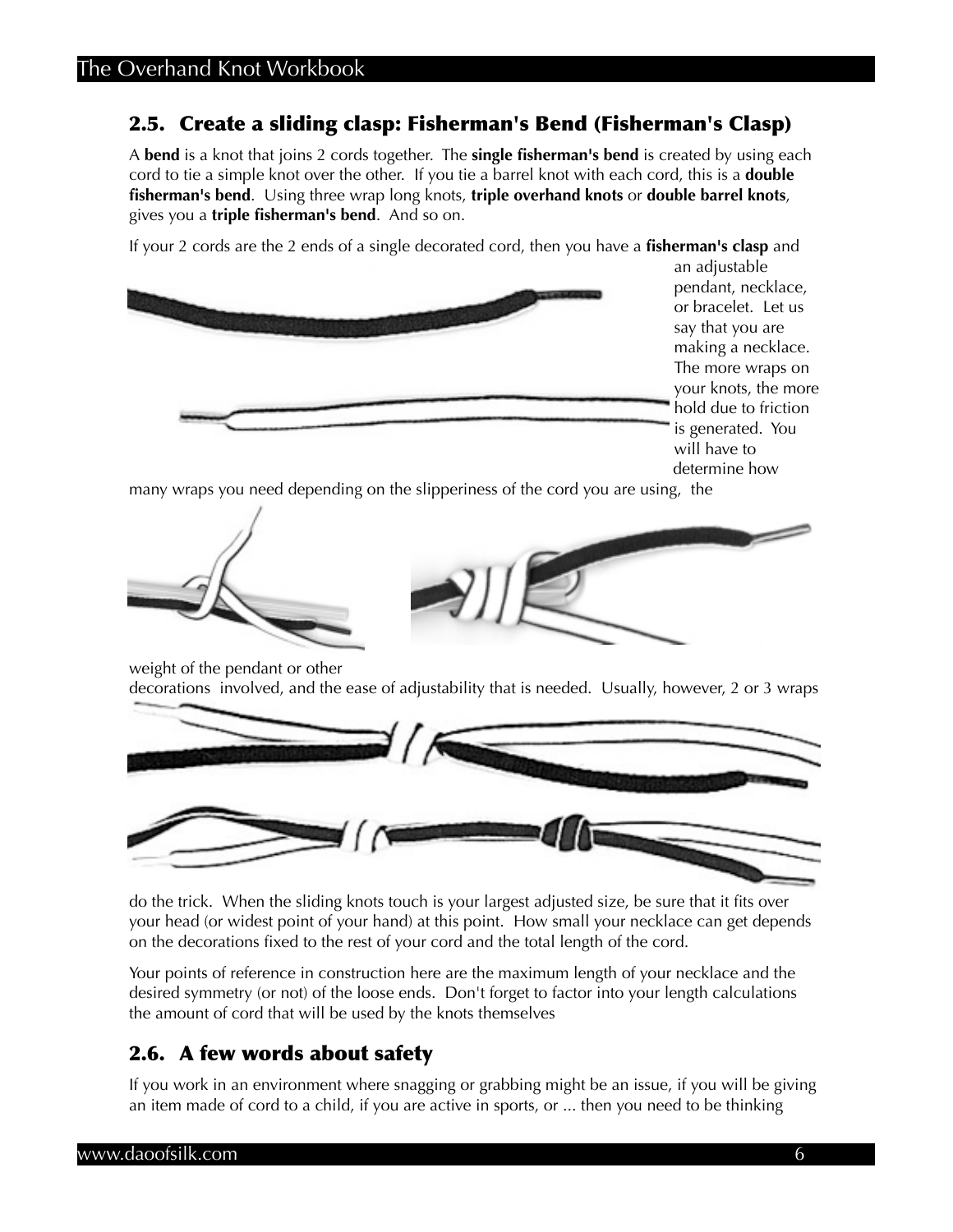about safety. If, as I have, you use a material such as cords that are used in mountain climbing, you really want the piece to break before your neck does (and no one wants to be wearing their own garrote). Even standard decorative materials are likely to have a breaking point that is far beyond sensible human endurance. What this means is that you want to build in a weak point into your design, a point that is **designed to break.**. In other words, when the piece breaks, the wearer should suffer little or no damage and, as a secondary consideration, the piece should break in a controlled way that allows easy repair or reconstruction.

Traditional jewelry construction wisdom says to use a jump ring somewhere in the construction of your item. A jump ring deforms and releases easily and is also easy and cheap to replace. Jump rings and fibre works don't always get along, however. Depending in the metal of the jump ring, it can discolour your cord and the cut edges of the ring can also weaken and abrade the fibres of the cord. An easy fix to this issue is, if you can find the right materials, to thread solid (no seams or rough edges) beads (or clasps or bails) onto your cord and join the beads with a jump ring.

If you want an all-fibre solution or you can't find the desired beads and/or findings, here's a possibility. Create a thread "jump ring". Researching lanyard safety (you can look up information to do with printed security badge lanyards) it seems that the desired break point is 5lbs (2kg). How they determine that, I don't know, but what I did to test things is to attach a suitable weight to a necklace prototype, hang the necklace from a reasonably durable item, raise the weight as high as the cord allows and then see what happens when the weight is dropped.

Using all purpose 100% polyester sewing thread, I tried winding the thread around the 2 "clasp loops", finished off with a surgeon's knot. Three (3) winds broke at approximately 2 lbs (0.9kg), four (4) winds broke at 4.7lbs (2.1kg) and five (5) winds didn't break at 5lbs (2.3kg). To make life easier, of course, you can double your thread and just wind it twice around your clasp loops.

## 2.7. The Adjustable Safety Clasp (ASC)

The ASC is tied with barrel knot similar to the Fisherman's Clasp but the cord ends are **not**



attached to each other and you are pulling a loop through the knot. Being a sliding loop knot, it is important that the free end forms the knot and the necklace end does the sliding, because if the free end is the sliding part, it is easy for it to pull through entirely, leaving you with no loop. So, reversing what you did previously, wind the standing part (end leading to the body of the necklace) around the free end (usually the working end, but we're working the other part right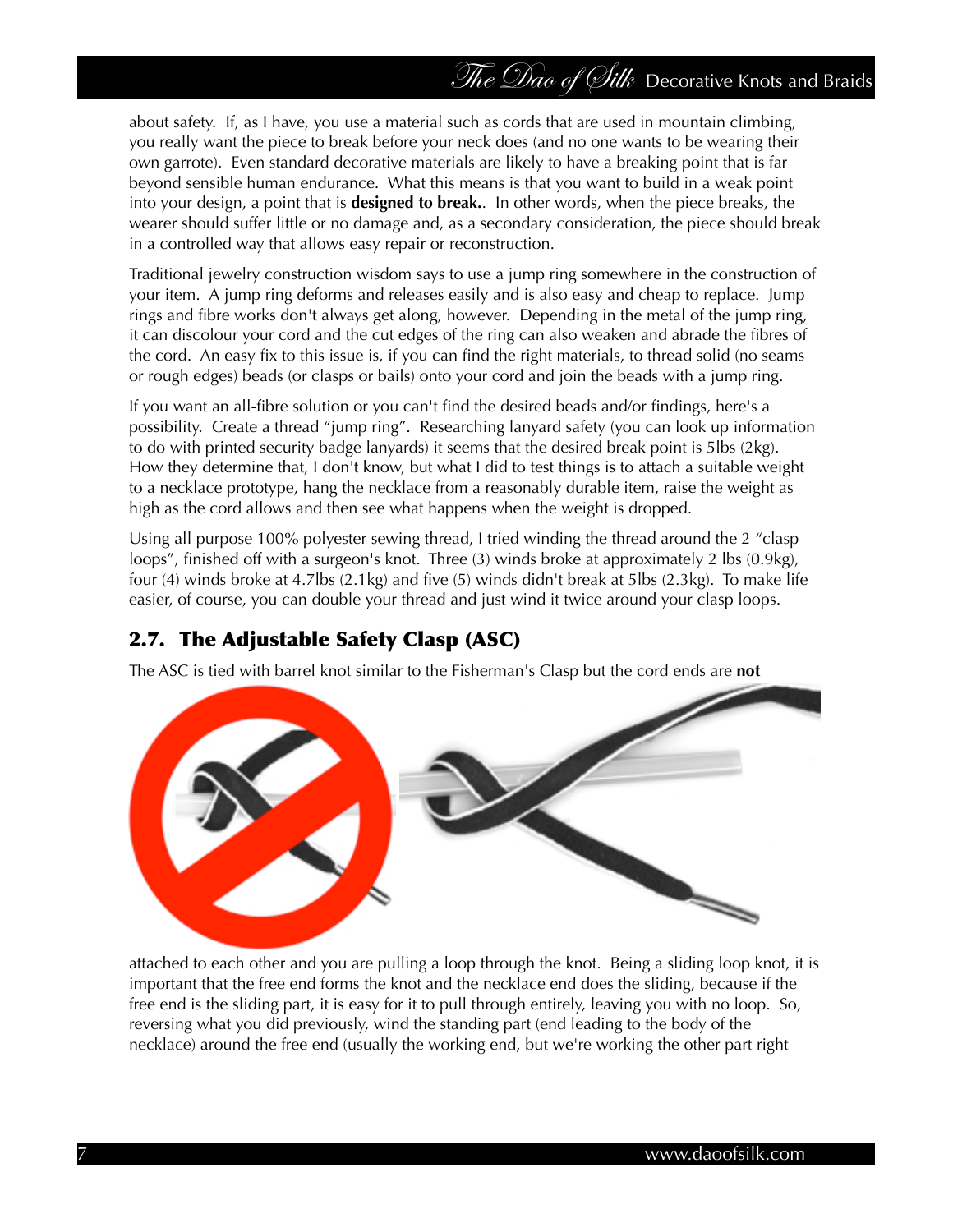## The Overhand Knot Workbook



now...) and push a bight into your straw. Tighten the knot and double check that it is the necklace side of the knot that slides.

If you were planning the bead-and-jump-ring route, you should have pre-strung your bead and

pushed it through with your bight.



If you are using the "thread jump ring", wind the thread around the 2 clasp loops, then tie the



thread using a surgeon's knot. Remember that the point of this particular clasp arrangement is to